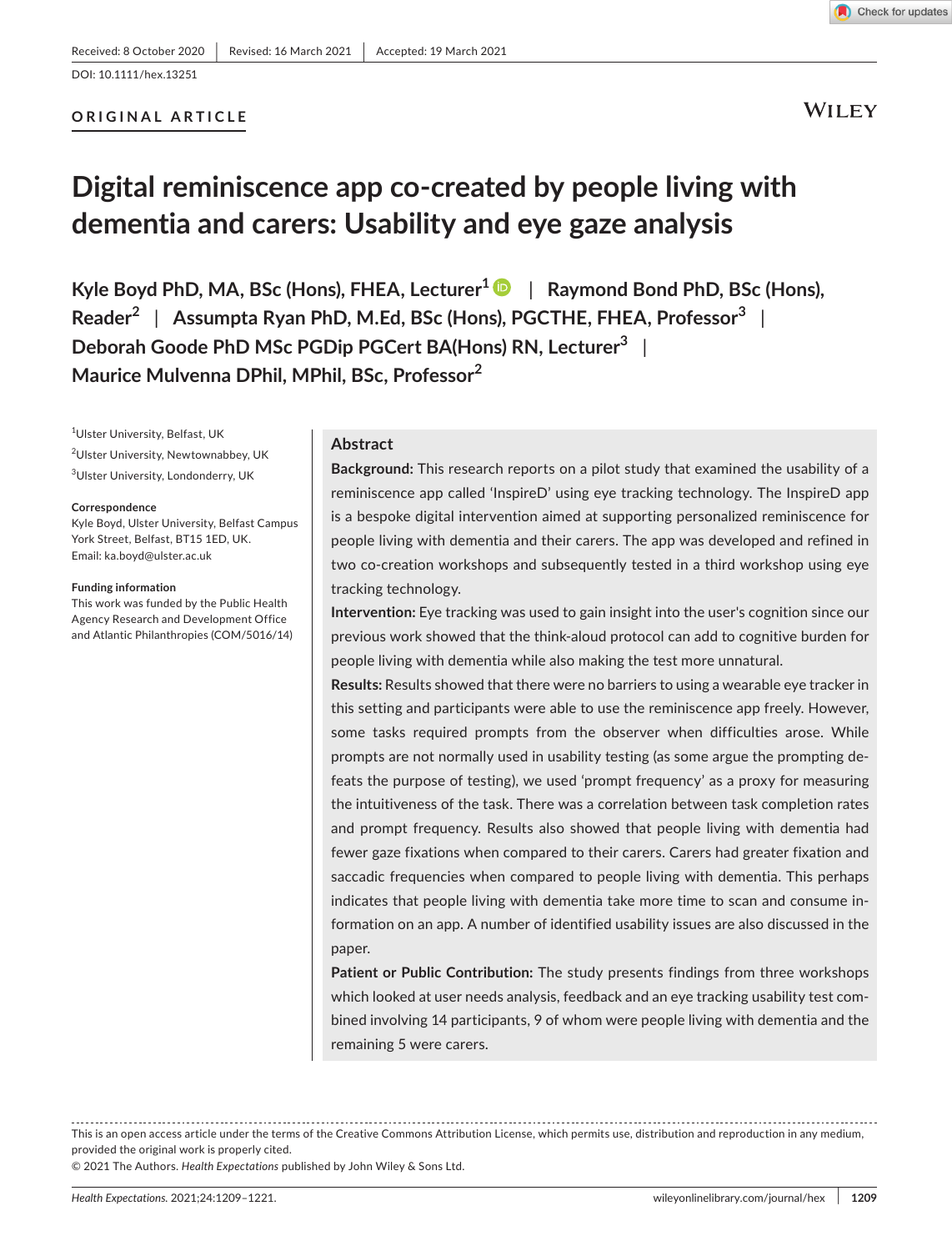## **KEYWORDS**

apps, dementia, digital interventions, eye-gaze, healthcare, human–computer interaction, reminiscence, usability, user interfaces

# **1** | **INTRODUCTION**

Dementia is a progressive condition which currently has no cure. The World Health Organization estimates that there are currently 50 million people living with dementia, with 10 million new cases every year. $^1$  In the UK, there are an estimated 850 000 people living with dementia.<sup>2</sup> Dementia impacts memory, concentration and judgement and can affect how a person goes about their activities of daily living, leaving people with the condition feeling isolated and lonely. In the UK, an estimated 700 000 family and friends are caring for a person living with dementia. $^3$  Caring for a family member with dementia can be a very rewarding experience but it can also impact physical and psychological well-being. The UK government considers new treatments for dementia as a priority and recognizes that technology for digital interventions has a role to play in supporting people living with dementia and their families.

Technology can be used to remind people living with dementia to take medication and to set calendar clocks to track their day. Locator devices can help people living with dementia to avoid the stress and anxiety associated with getting lost and telecare systems can help people stay safe. Digitally, video chat, social media, puzzles and games can all help to attenuate loneliness and maintain cognitive function.

With the expansion of touch screen device availability, downloadable apps and the importance of user-centred design (UCD), people living with dementia and their carers (often a spouse or family member) have an important role to play when it comes to the design of digital health technologies. Research, innovation and digital interventions that provide optimal user experiences (UXs) can provide immediate support to transform the care and lives of people living with dementia. Recently, Hung et al<sup>4</sup> undertook a scoping review to summarize the current knowledge of the impact of touchscreen interventions for people living with dementia. In all, they found 17 articles all of which looked at (a) increasing a person's engagement, (b) decreasing responsive behaviours (responsive behaviours refer to actions or gestures shown by a person living with dementia to respond to unmet needs or something negative and frustrating) and (c) positive effects on quality of life.

Nine studies found improvement in overall engagement with one study finding increased duration of engagement with touchscreen reminiscing app therapy. Four studies found decreases in responsive behaviours that were associated with iPad use as a nonpharmacological intervention.<sup>5</sup> The review provides useful insights into the use of touchscreen devices and the impact they can have. However, further research is needed to explore the co-creation of apps involving people living with dementia, their families and healthcare staff. The mechanics of subtle touch (tapping, swiping, releasing) can be challenging and frustrating; hence, usability testing is necessary and useful.<sup>6</sup>

Goodall et al<sup>7</sup> also conducted a systematic review of the use of technology to create individualized meaningful activities for people living with dementia. The review highlighted that by developing technology that is user-friendly, user conscious and with the direct involvement of people living with dementia (which has been done with Inspire $\mathsf{D}^8$ ), the right balance of support and empowerment can be changed for everyone involved, patients, caregivers and family alike as they can all feel valued.<sup>9,10</sup> By looking at media from the past, they can engage not just with the past but with the present.<sup>11</sup>

In view of the current research involving people living with dementia and eye tracking, it appears that eye tracking can be used as a diagnostic tool. For example, work by Crawford et  $al<sup>12</sup>$  reports that eye gaze data could be used as a diagnostic tool for mild cognitive impairment (MCI) or dementia. They studied the eye movements of a sample of 202 participants (42 living with dementia, 65 with MCI and 95 control participants). The anti-saccade task (AST), where participants are required to make a saccadic eye movement away from a target, was used given that there is an emerging consensus that it provides a sensitive test of cognitive impairment. Findings revealed an overall increase in the frequency of AST for those with dementia and MCI. This highlights that eye movements recorded in eye tracking have the potential to help diagnose cognitive impairments. While this work is very interesting, eye tracking is typically used in one of two ways: (a) to allow a user to interact with a computer using their eye gaze as opposed to using a computer mouse and (b) for a user experience specialist to understand and gain insight into the visual processing of a user as they interact with a system. It is this latter purpose that this paper focussed on but with exploratory analysis to compare eye gaze behaviour between people living with dementia and their carers (carers who do not have a dementia diagnosis). Using eye tracking in usability tests can provide us with additional information about how the person living with dementia views the app. Eye tracking gives us this insight because what we look at generally correlates with what we are thinking about. And given that the 'think-aloud' method can be challenging as concurrently doing a task (interacting with an app) and verbalizing your thoughts induces additional cognitive burden, $^{13}$  perhaps eye tracking is a useful method for gaining insight into the user experience of a person living with dementia.

## **1.1** | **Reminiscence**

Activities such as reminiscence which stimulate memories for people living with dementia have been well documented.<sup>14</sup> Butler<sup>15</sup> first coined the phrase 'Life Review' and suggested that people in later years (particularly older adults) became more involved in a process of 'looking back' to identify, reflect, resolve or cherish memories from the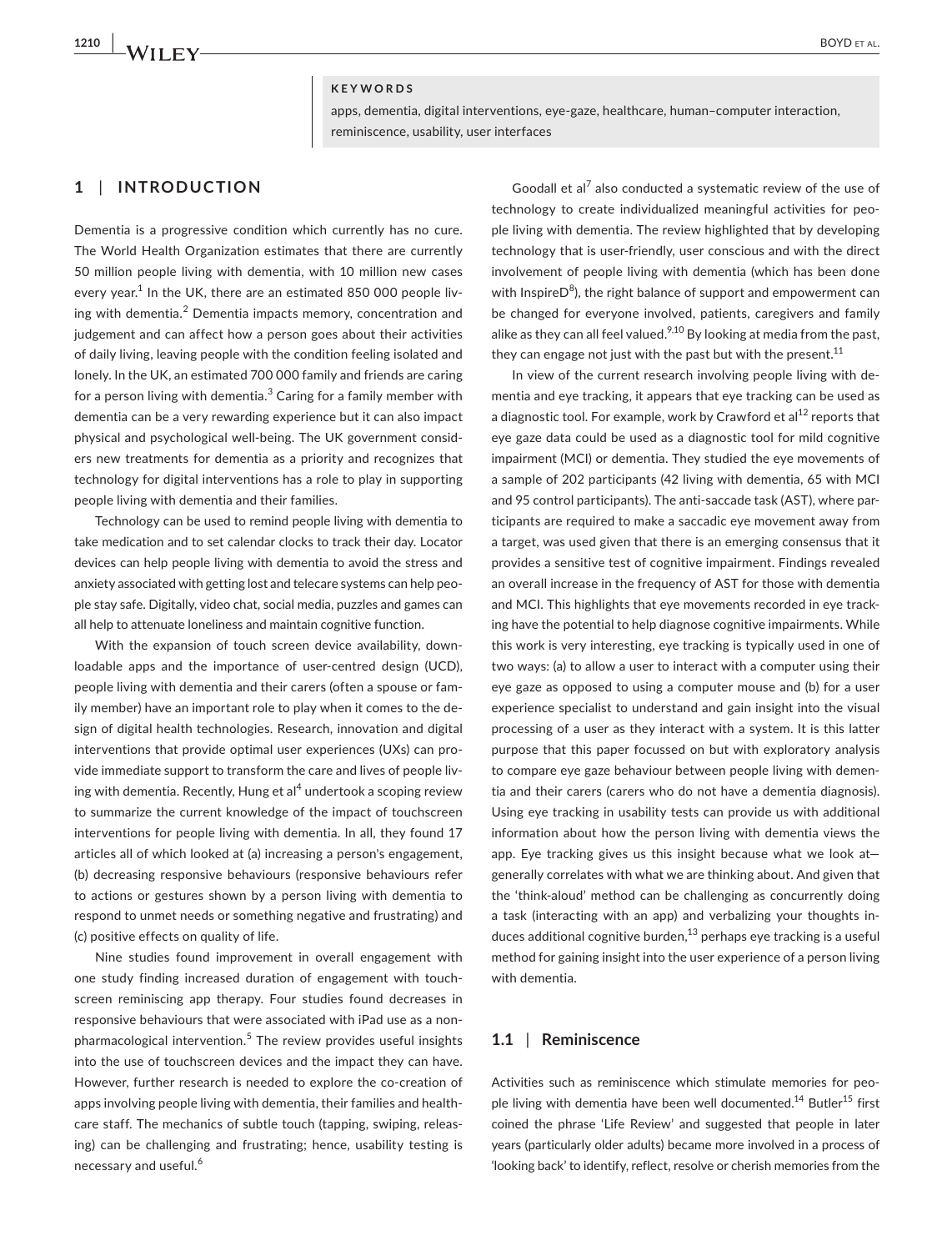past. Reminiscence is one of the most common non-pharmacological interventions (NPI) for people living with dementia. Reminiscence NPI has been shown to have benefits related to the social, mental and emotional well-being of participants. $^8$  Reminiscence works by giving cognitive prompts using images, videos and music to evoke memories from the past that can influence mood and stimulate conversations with others. Historically, this was done through analogue methods such as the use of life story photo albums.

Westerhof and Bohlmeijer's<sup>16</sup> review is testament to the work that has been completed over this period. The CIRCA system was developed which allowed people living with dementia and caregivers to explore stimuli like images and videos on a touchscreen.<sup>17</sup> Fleischmann<sup>18</sup> developed a personalized computerized system with a 'front end' interface for people living with dementia and a 'back end' interface for carers and family members to update the system. 'Memory matters' was an iPad reminiscence game where the researchers evaluated its efficacy. Of the sample tested ( $n = 80$ ), the results showed that social interaction improved.<sup>19</sup> Caros et al<sup>20</sup> created a reminiscence chatbot that uses artificial intelligence (AI) technology to drive communication and inclusivity by using a combination of photos and questions. They coordinated a usability study and people with mild cognitive impairment found the system challenging but entertaining. This shows that using technology for reminiscence has potential, and it is worth further exploration. Nevertheless, to be effective, technology must meet user need and therefore usability testing is imperative. Previous work with an earlier prototype of the InspireD reminiscence app found that a personalized approach to reminiscence using a tablet app had the potential to have a positive impact on people living with dementia without negative consequences for their caregivers.<sup>8</sup>

The size, capacity and the low cost of ubiquitous devices and mobile tablet computers have made these technologies an attractive option for designing and delivering reminiscence. Moreover, the intuitive interaction that touch screens afford makes them more user-friendly for people with lower levels of computer literacy.<sup>21</sup> The intuitive interactions of touch screens are due to the 'affordance' of the device and its interface. Affordance is a property or feature of an object which presents a prompt on what can be done with the object.<sup>22</sup> Affordances are cues which help users interact with something on a digital interface. An example would be a button. Its shape, size and colour will indicate that it can interact with. A touch screen is more akin to real-world physics when compared to a traditional keyboard and mouse and matches the mental model of novice users.

## **1.2** | **Research questions**

This paper focuses on one digital intervention (the 'InspireD' app) which was designed to support reminiscence for people living with dementia and their carers. The aim of this study was to investigate how users perceive the value of the InspireD app in terms of its usability and to make improvements to the app based on user feedback. We sought to answer the following research questions:

- 1. What are the usability issues and challenges when people living with dementia and their carers interact with the InspireD reminiscence app?
- 2. What is the correlation between task completion rates and the frequency of prompting? (frequency of prompting is the number of times the observer helped/prompt the user during a task)
- 3. What differences exist in usability metrics between people living with dementia and their carers when using the InspireD app?

## **2** | **METHODOLOGY**

The study used a mixed-methods approach incorporating quantitative and qualitative data. Participants were recruited through Dementia NI, a membership organization specifically for people living with dementia. The inclusion criteria specified that people living with dementia and their carers had to be 18 years or older, able to understand written and verbal information and to give informed consent. The inclusion criteria also specified that all participants needed to be able and willing to engage in the co-creation, testing and evaluation of the reminiscence app. For this reason, only individuals with mild-to-moderate dementia were recruited to the study. Previous experience with app usage was not an inclusion criterion as the app was being designed to meet the needs of both novice and experienced users.

Ethical approval to conduct the study was granted by the institution where the researchers were based. All participants were provided with information leaflets about the study and signed a consent form prior to data collection.

## **2.1** | **Co-creation app design**

The principle 'Nothing About Us Without Us' is embedded in the global movement towards the active involvement of persons with disabilities in the planning of strategies and policies that affect their lives, and underpins the Convention on the Rights of Persons with Disabilities.<sup>23</sup> As society moves to be more inclusive and the use of ubiquitous apps increases in popularity, it is imperative that everyone can use the technology irrespective of their physical or cognitive abilities and to test with intended users. The co-creators helped to decide the overall aesthetic of the app including icons, typography as well as the usability of gestures and interactions of the app. This is detailed in Section 3.1.

### **2.2** | **The inspired reminiscence app**

The InspireD app was designed by and for people living with dementia to enable them and their carers to select and store images, video and audio with notes to create a bespoke reminiscence experience.

The app builds on previous research and has been designed to support a joint reminiscence experience for people living with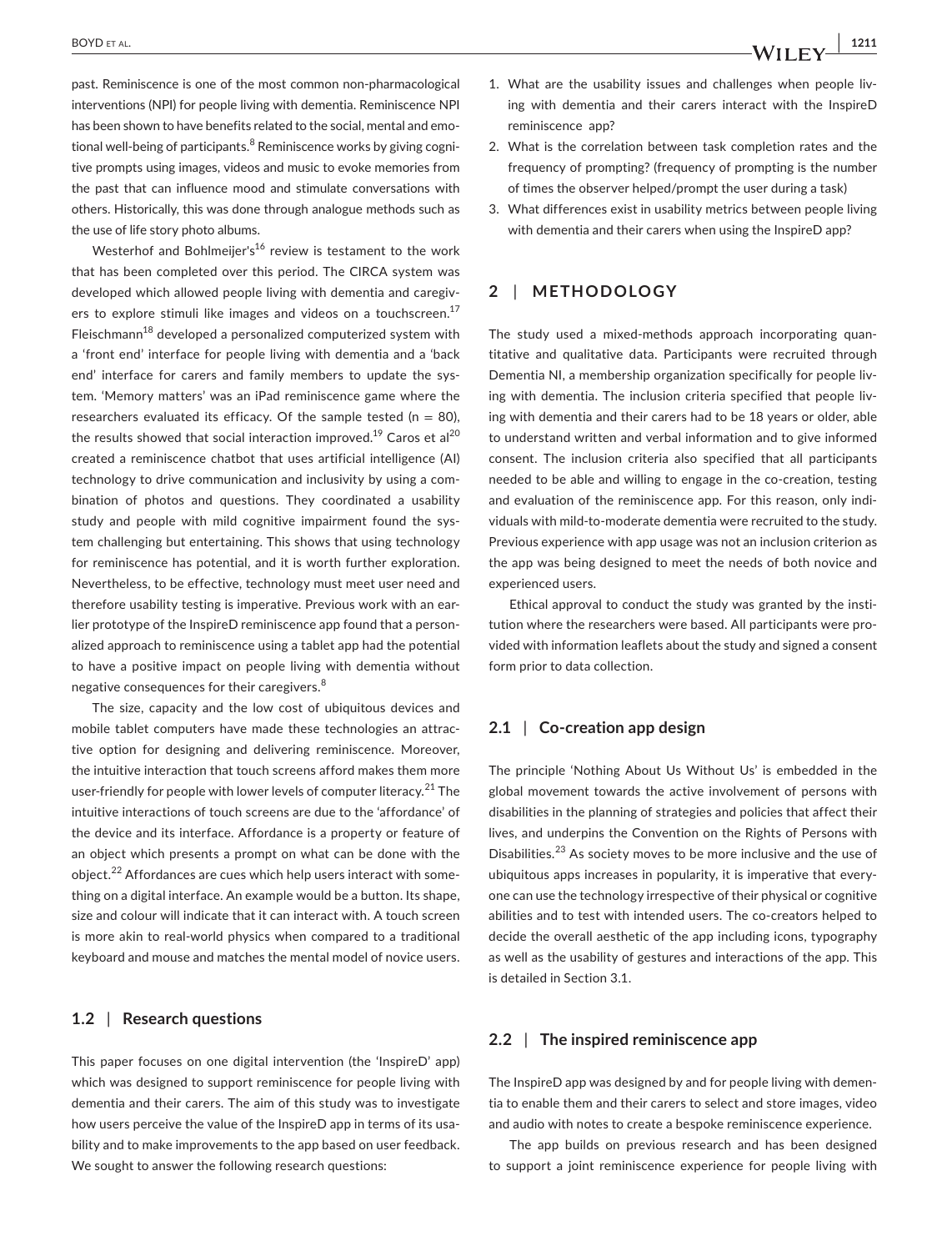**1212 | A/II FY** BOYD ET AL.

dementia and their carers. Our previous research found that in addition to joint reminiscence, people living with dementia also used the app independently at a time of their choice. Indeed, people living with dementia had more interactions with the app in comparison to carers.<sup>24</sup>

The app is minimal and uses clear and bold colours to compartmentalize the user interface. The user interface uses a mix of typography and iconography to guide participants through the app and to solidify mental models of how the app works. The app uses a step-by-step linear approach for completing complex tasks such as 'uploading photos' to maintain a lower demand on the user's cognitive load, that is the used amount of working memory resources. Figure 1 shows a screen image of the InspireD mobile application. This prototype was created using Invision, a web-based prototyping tool that allows for the creation of interactive user experiences. The carer has access to the app so they can help the person with dementia if they have any issues accessing the content. The application also allows participants to restore deleted media and to create backups of images and notes to cloud-based services such as Apple iCloud or Google. The researchers are also developing a website [http://www.](http://www.theinspiredapp.com) [theinspiredapp.com](http://www.theinspiredapp.com) which will contain additional resources and an explanatory video to assist users.

## **2.3** | **Workshops**

Data were collected over three workshops which took place over a four-month period between December 2019 and February 2020.

Workshops 1 and 2 (which were for user needs analysis and feedback) took place at the Dementia NI (a Northern Ireland dementia charity) group empowerment meetings. Preparation for working with people living with dementia was given to the app developers to ensure understanding of some of the issues around clear communication and taking time to listen and wait for responses. Involving the app developers in this process ensures an empathy-centred design approach.

Eight participants attended Workshop 1, six people living with dementia, one volunteer and the Dementia NI empowerment officer. Three members of the app development team and one member of the research team were also present. The workshop lasted around one hour. The purpose of Workshop 1 was to try and tease out participants' engagement with technology, use of apps and the coproduction of the app design.

Workshop 2 involved eight people living with dementia. One spouse and the empowerment officer attended this workshop in addition to three app developers and two members of the research team. This workshop was designed to demonstrate the prototype



**FIGURE 1** This is a sample of the user interfaces from the InspireD Reminiscence application. To the left shows the main dashboard and to the right is one of the picture detail screens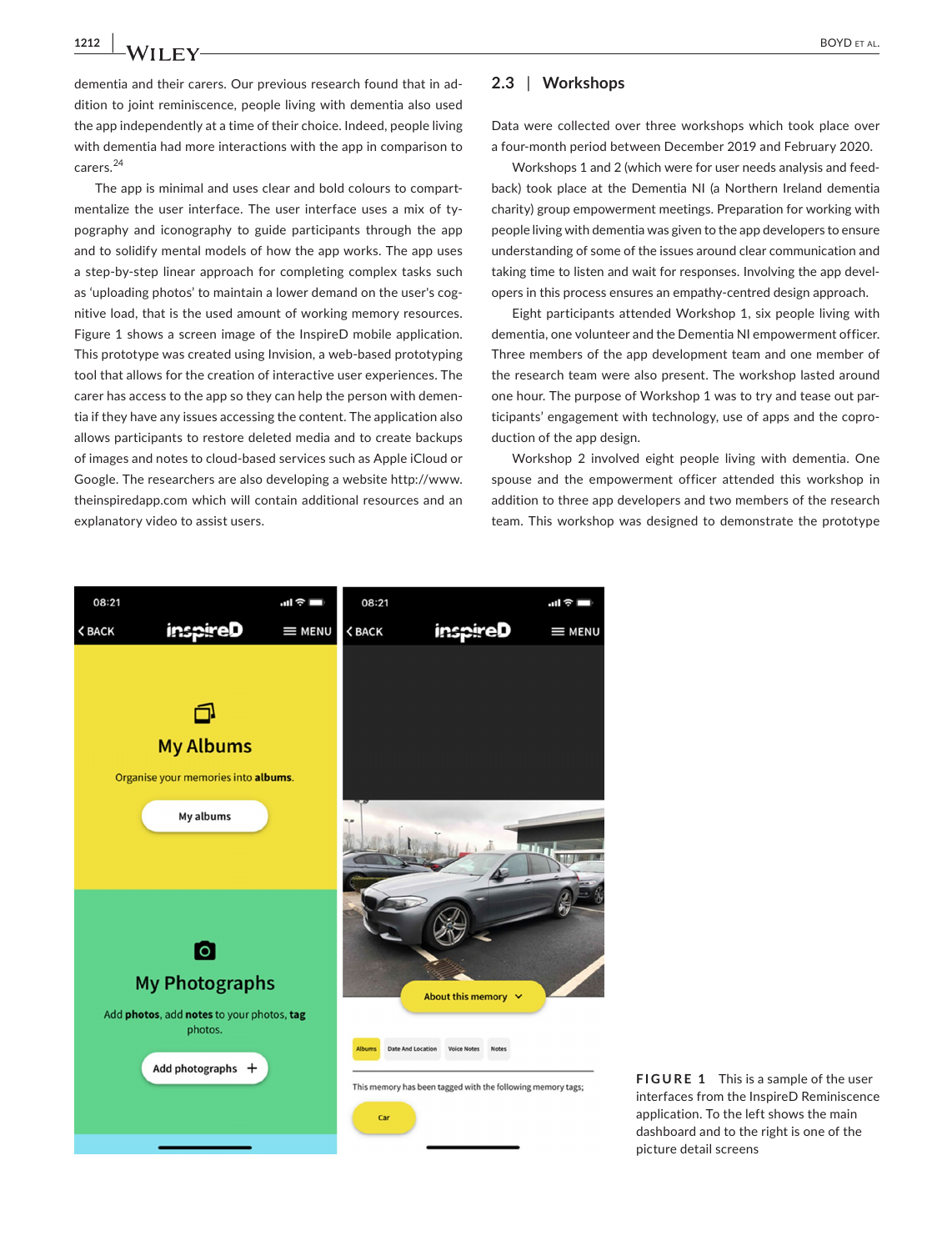app on a large screen and on a tablet so that participants could get to hold the device and view it in a realistic format. Each step of the set-up stage of the app was discussed and choices of layout, wording and usability agreed. The empowerment officer from Dementia NI who had a long-established relationship with the group played a key role in facilitating this workshop as she knew the participants living with dementia very well and was able to encourage them to provide honest feedback on the app.

Workshop 3 (a usability test of the InspireD app) took place in the Living Lab at the university where the research was based. This is a purpose-built facility for research in an environment, designed to resemble a living space with comfortable seating and a table. This is important for all research but is essential when working with people who are living with dementia. Public buildings were chosen specifically as they are required by law to be accessible for those with disabilities ensuring participant inclusivity.<sup>25</sup>

Ten participants (five people living with dementia and their carers (family member/friend)) undertook the usability test. Participants comprised four females and six males. Three dyads were married, one was a father and daughter and one comprised two male friends.

To minimize anxiety, participants were accompanied to the Living Lab by the empowerment officer from Dementia NI, who facilitated the usability testing and provided support to participants. Participating dyads (person living with dementia and their carer) were tested in pairs one after another with the carer tested first. This may have led to some bias as the second participant had already heard the tasks once, before they took the test. However, this approach was justified as a further measure to ensure that any anxiety associated with the test was minimized for participants living with dementia. Permission was granted for the researchers to audiorecord the meetings and take notes.

## **2.4** | **Usability testing**

Usability testing refers to the process of evaluating a product or service by testing it with representative users. Typically, during a test, participants will try to complete tasks while observers watch, listen and take notes. The goal of the test is to identify any usability problems, collect qualitative and quantitative data and determine the participant's satisfaction with the product.<sup>26</sup> In order to run effective usability testing, the development of a repeatable test protocol, appropriate participant recruitment, analysis and reporting is required.

## **2.5** | **Eye tracking**

Eye tracking is used to acquire eye movement patterns. The system collects two points of data: (a) a fixation—when an eye is resting or 'fixated' on an object, and (b) a saccade which is when the eye is moving from one point to another. When this raw eye gaze data are collected, it is possible to represent these features as heat and gaze maps (Figure 2).

A scan path of a user's eye movements is called a gaze map. The higher density of an eye movement on that part of the screen shows a higher probability that the user has seen this part of the screen. Nevertheless, researchers can compute eye gaze metrics as opposed to using data visualization approaches. The use of eye gaze metrics was the preferred choice for this study as they allowed for statistical tests as opposed to subjective visual inspection of graphs. Typical eye gaze metrics include fixation frequencies, saccadic frequencies and fixation durations.

# **3** | **RESULTS**

The following breakdown details what happened in each of the three workshops and the results. The first workshop comprised a user needs analysis to explore participants' understanding of apps and their design. The second workshop was used to elicit feedback on an early prototype of InspireD and the third was the usability test on the InspireD app itself.

Of the 14 participants, 10 participants took part in workshop 3, 6 in workshop 2 and 4 in workshop 1. Some participants attended all workshops (Table 1). Table 1 also includes information about study participants, including the ages of participants living with dementia as these details were made available to the researchers from Dementia NI. However, as the sample was too small to draw any inferences regarding age and user engagement with the app, this information was not collected from carers.

## **3.1** | **Workshops 1 and 2**

In Workshop 1, all participants had a mobile phone but there was a mixed response in relation to the ability to use the phone, from simple phone calls to more extensive use of music downloads and



**FIGURE 2** The eye tracking glasses which were used to record participants. These are the Tobii Glasses 2 wearable eye tracker. (A) Recording storage, (B) scene HD camera, (C) infrared cameras (Tobii Technology / CC BY ([https://creativecommons.org/licenses/](https://creativecommons.org/licenses/by/3.0) [by/3.0](https://creativecommons.org/licenses/by/3.0))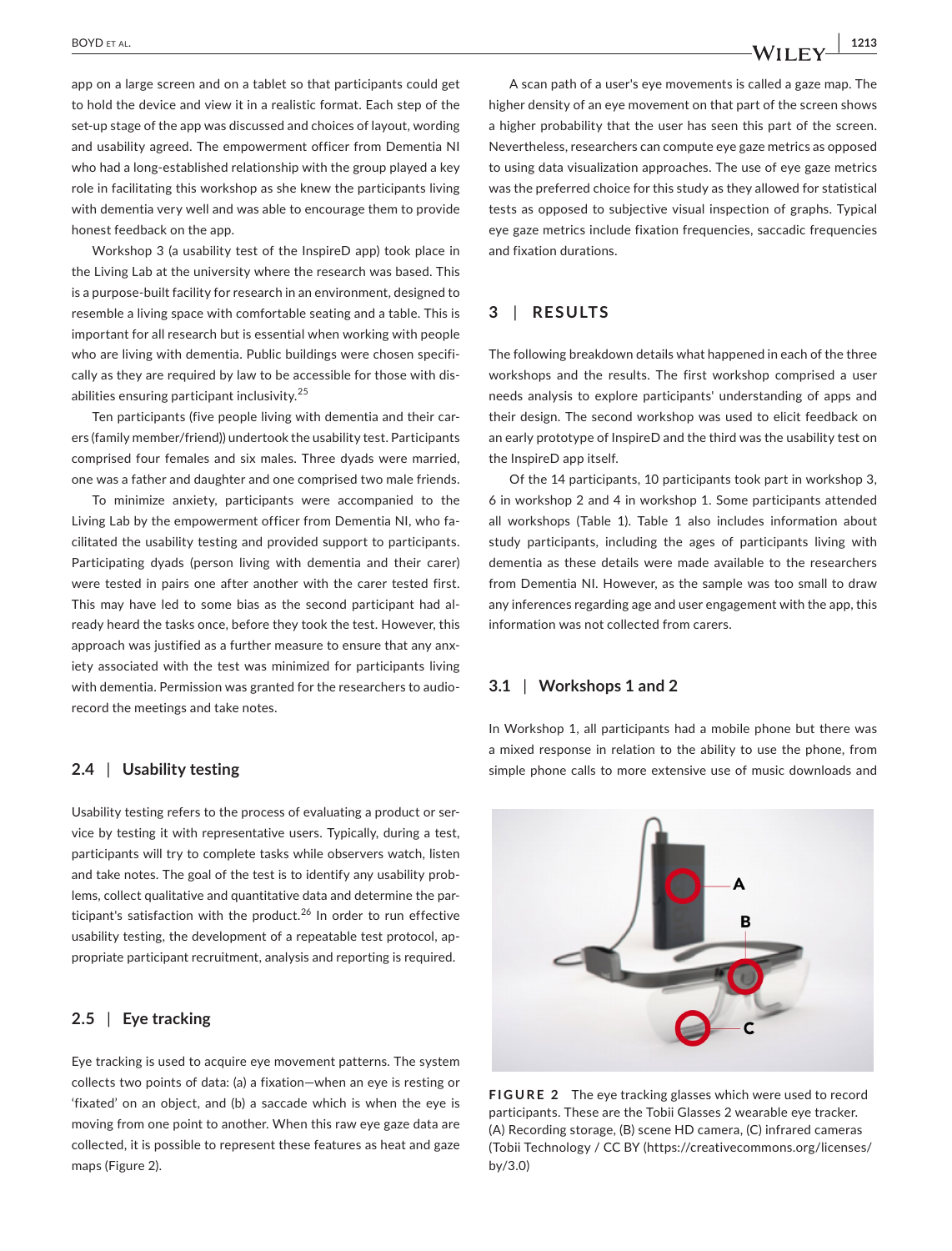| Participant name<br>(pseudonym used) | Role                           | Age   | Length of time<br>since diagnosis | Workshops<br>attended 1,2,3            |
|--------------------------------------|--------------------------------|-------|-----------------------------------|----------------------------------------|
| Polly                                | Person living with<br>dementia | 60    | 3y                                | Workshop 3                             |
| Tom                                  | <b>Husband to Polly</b>        | Carer |                                   | Workshop 3                             |
| David                                | Person living with<br>dementia | 64    | 3y                                | Workshop 1<br>Workshop 2<br>Workshop 3 |
| Laura                                | Daughter to David              | Carer |                                   | Workshop 3                             |
| Daniel                               | Person living with<br>dementia | 65    | 5y                                | Workshop 1<br>Workshop 2<br>Workshop 3 |
| Emma                                 | <b>Wife to Daniel</b>          | Carer |                                   | Workshop 3                             |
| John                                 | Person living with<br>dementia | 69    | 7y                                | Workshop 3                             |
| <b>Bobby</b>                         | Friend of Johns                | Carer |                                   | Workshop 3                             |
| Mark                                 | Person living with<br>dementia | 73    | 4y                                | Workshop 3                             |
| Florence                             | Wife of Mark                   | Carer |                                   | Workshop 3                             |
| Gwen                                 | Person living with<br>dementia | 76    | 2y                                | Workshop 2                             |
| Harry                                | Person living with<br>dementia | 69    | 2y                                | Workshop 1<br>Workshop 2               |
| May                                  | Person living with<br>dementia | 81    | $3\frac{1}{2}$ y                  | Workshop 1<br>Workshop 2               |
| Gordon                               | Person living with<br>dementia | 67    | 3y                                | Workshop 2                             |

who took part in the workshops

*Note:* Shaded rows show how people living with dementia know one another.

social media apps. Several of the participants living with dementia emphasized their love of music and the role it held in everyday life:

Alan (pseudonym) explained that he '…*likes listening to music. My sons send me music and I can get onto it and play it on my phone'*. Mark agreed '*I use the phone; my daughter puts music on {for me}. I couldn't put it on myself'*.

There was some discussion about the function of an app. Participants knew that the apps they routinely used took them to the pages where they could listen to music or read sports results but most needed clarification about what an app was and how it worked. Icons for commonly used apps such as Facebook and WhatsApp were recognized and used by most of the group who explained that these apps helped them to stay connected to family members. YouTube was also popular for watching videos and music.

When discussing reminiscing, there was a consensus that reminiscence usually occurred with a family member and centred around photographs and stories. John said '*we would look at photos and old video films. I like to see the family coming in and out. Time flies*'. Ruth agreed and said about photos '*The kids get them out and ask, Who's that? They think you were never young. You think Oh my goodness, how long ago was that?*'. Alan explained how his dementia has affected the way he reminisces now; '…*Photos are good for the memory too. I would listen to CDs a lot. I can't get used to films any more with the dementia. I cry my eyes out with the music as it brings back all the memories*'.

The session then developed into a series of co-creation type decisions or choices about usability of icons, buttons, size and colour of text and the appropriate wording for descriptions. Each participant was asked for their opinion. All responses were clarified and noted by the app developers. This included familiarity with scrolling up and down, swiping and zooming in on a photo.

When asked about their views on the most important feature of a reminiscence app, participants identified music, photos and videos. Alan explained '…*something that is there for a moment but can be there for years [in a video]. I think as the kids get older it is nice to have them [the videos] to look at and keep*'. Nigel said for him it was music because like Alan*, 'reading or watching a film is hard to concentrate on. Music would be the main thing. I have about 200 photos on my phone and every now and then I would look at them'*.

In Workshop 2, key issues were highlighted by the group including text size and font in addition to icon size and location. Although the app was being designed for people living with dementia and their carers, some participants felt uncomfortable with the word 'carer'. This resulted in a decision to use the term 'carer and/or family member' on the final version of the app.

People living with dementia were able to use the prototype on a tablet provided by the app developers. This, together with the large screen projection of the app, enabled all participants to contribute to the design of the reminiscence app. Most participants welcomed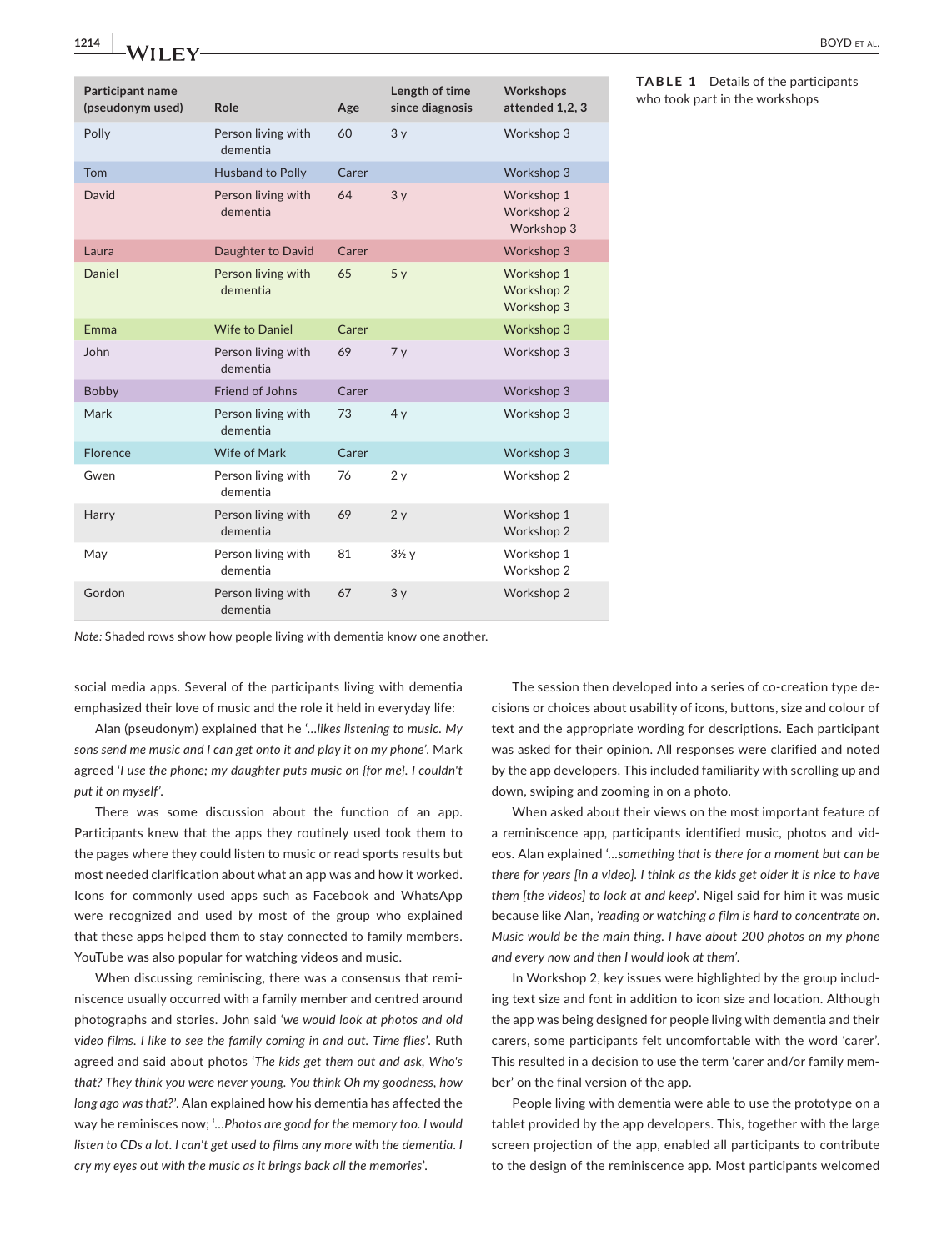the idea of the app. Keith said that it would be useful for photos and songs to '*get them organised and in a system'*. Two participants who were less comfortable with technology felt that they would be relying on family members to help them use the app.

# **3.2** | **Workshop 3: Usability testing results**

This was a pilot study, and therefore, no statistical power analysis was used to model participant sample size. Within usability testing, the sample sizes of between 5 and 15 are deemed appropriate, with 5 participants yielding 80% of usability issues.<sup>27</sup> However, this guide for sample sizes is not necessarily appropriate for usability tests that use quantitative data analysis.

The participants undertook a usability test of a prototyped reminiscence app (called 'InspireD'). Each subject was asked to complete 10 short tasks (Table 2). Short tasks were chosen as opposed to conventional scenario-based tasks given that the scenario-based tasks require more working memory and recall; hence, we avoided adding additional cognitive overload. A Tobii wearable eye tracker was used to record the eye gaze fixations of each participant while they interacted with the prototype. Eye tracking was used to provide insight into the user's cognitive processes. Although think-aloud protocol (TAP) is a commonly used usability test, this approach was not used as it can overload working memory and prior research suggested that TAP was not appropriate for people living with dementia.<sup>13</sup>

Figure 3 shows the durations of the usability session indicating that people living with dementia spent more time completing the tasks. Task completion rates (Figure 4) were high with most tasks being completed by all subjects except for task 1 (90%  $\pm$  9.48), task 3 (90%  $\pm$  9.48) and task 7 (77.78%  $\pm$  13.86). Figure 5 shows the average number of prompts per task indicating that task 1 (2.9  $\pm$  0.60), task 3 (2.6  $\pm$  0.71), task 4 (1.9  $\pm$  0.58) and task 9 (1.44  $\pm$  0.24) required the highest number of prompts. This suggests that these tasks were less intuitive. There was some agreement between task completion times and number of prompts for tasks 1 and 3; however, tasks 4 and 9 achieved 100% task completion rates yet these tasks involved a number of prompts. Moreover, while task 7 involved a lower task completion rate, this task involved a lower number of prompts. This suggests that the 'frequency of prompts' is a useful metric that may provide additional insight into the usability of a system designed for people living with dementia. This hypothesis was supported given that there was a weak negative correlation between task completion rates and the frequency of prompting (*r* = −0.299; Figures 6-9).

**TABLE 2** The tasks that were completed by participants using InspireD during the usability test

| <b>Task No</b> | Task to complete                                                                                                                                               |
|----------------|----------------------------------------------------------------------------------------------------------------------------------------------------------------|
| 1              | Adding a new album<br>A Start app at profile screen<br>B Add a new album                                                                                       |
| $\overline{2}$ | View album 'Holidays 1987'<br>A Start app at dashboard screen<br>B View album 'Holidays 1987                                                                   |
| 3              | Add a Photo (resume)<br>A Resume from current position in the app (Likely to be 'Holidays 1987' album)<br>B Add a photo to the 'Holidays 1987' album           |
| 4              | Add a Video (resume)<br>A Resume from current position in the app (Likely to be 'Holidays 1987' album)<br>B Add a video to the 'Holidays 1987' album           |
| 5              | Add a music file (resume)<br>A Resume from current position in the app (Likely to be 'Holidays 1987' album)<br>B Add a music file to the 'Holidays 1987' album |
| 6              | View the image of people in the canoe<br>A Start from photo grid (Album 'Holidays 1987')<br>B View image of people sitting in canoe                            |
| 7              | Flick through other photos<br>A Start from image of people sitting in canoe (Album 'Holidays 1987')<br>B Look through first 4 photos                           |
| 8              | View notes on this picture<br>A Start from image of people sitting in canoe (Album 'Holidays 1987')<br>B View notes that have been added to this picture       |
| 9              | Add a note<br>A Start from image of people sitting in canoe (Album 'Holidays 1987')<br>B Add a note to this image                                              |
| 10             | View 'Grandkids' album (resume)<br>A Resume from current position in the app (Likely to be 'Holidays 1987' album)<br><b>B</b> View 'Grandkids' album           |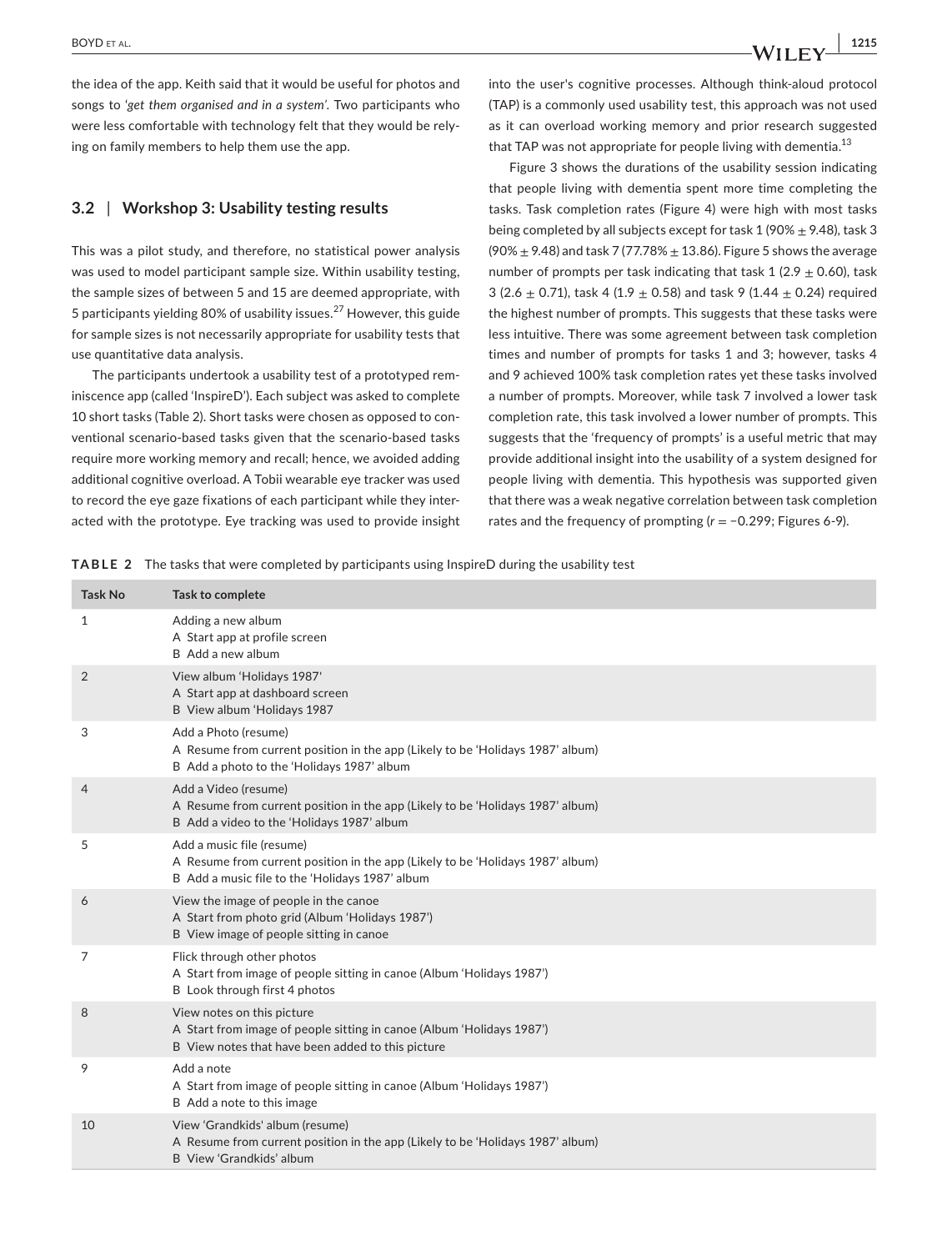#### **Duration of usability sessions**



**FIGURE 3** This boxplot shows the duration of the usability testing sessions (in seconds) for carers and people living with dementia. The two boxplots in the graph show the median average times (thick lines) for the carers and people living with dementia. The edges of the boxes represent the interquartile range (25th and 75th percentile) and the whiskers represent the minimum and maximum durations (except when there is an outlier—an outlier is a sample that is 1.5 times greater than the interquartile range). The boxplot shows that people with dementia need more time to interact with the app and to complete the tasks



**FIGURE 4** This bar chart shows the task completion rate for each of the 10 tasks (rate is normalized as a percentage, hence 100% = all subjects successfully completed the task,  $0\%$  = no subject completed the task). The error bars represent the 'standard errors of the proportion' (otherwise known as a 68% confidence interval). According to this metric, tasks 1, 3 and 7 were the most challenging

#### **3.3** | **Usability issues**

The usability issues that occurred among participants are presented in Table 3. The table also presents the frequency of each usability issue occurring.

# **4** | **DISCUSSION**

The findings of this study tentatively suggest that eye gaze behaviour for people living with dementia may be different from that of people without dementia/carers. This hypothesis concurs with work that has been published which investigated the use of eye tracking as a diagnostic tool or biomarker for mild cognitive impairment

and dementia.<sup>12</sup> While this is an interesting hypothesis, we have discussed the specific findings in this paper in the following paragraphs. Firstly, we will revisit and discuss the research questions.

# **4.1** | **What are the usability issues when people living with dementia and carers interact with a reminiscence app?**

In general, workshop feedback suggested that people living with dementia may need some explanation to understand what an app is and how it works, although they are familiar with mainstream apps (eg YouTube) and icons. Some of the usability challenges related to common problems for older participants such as position and size of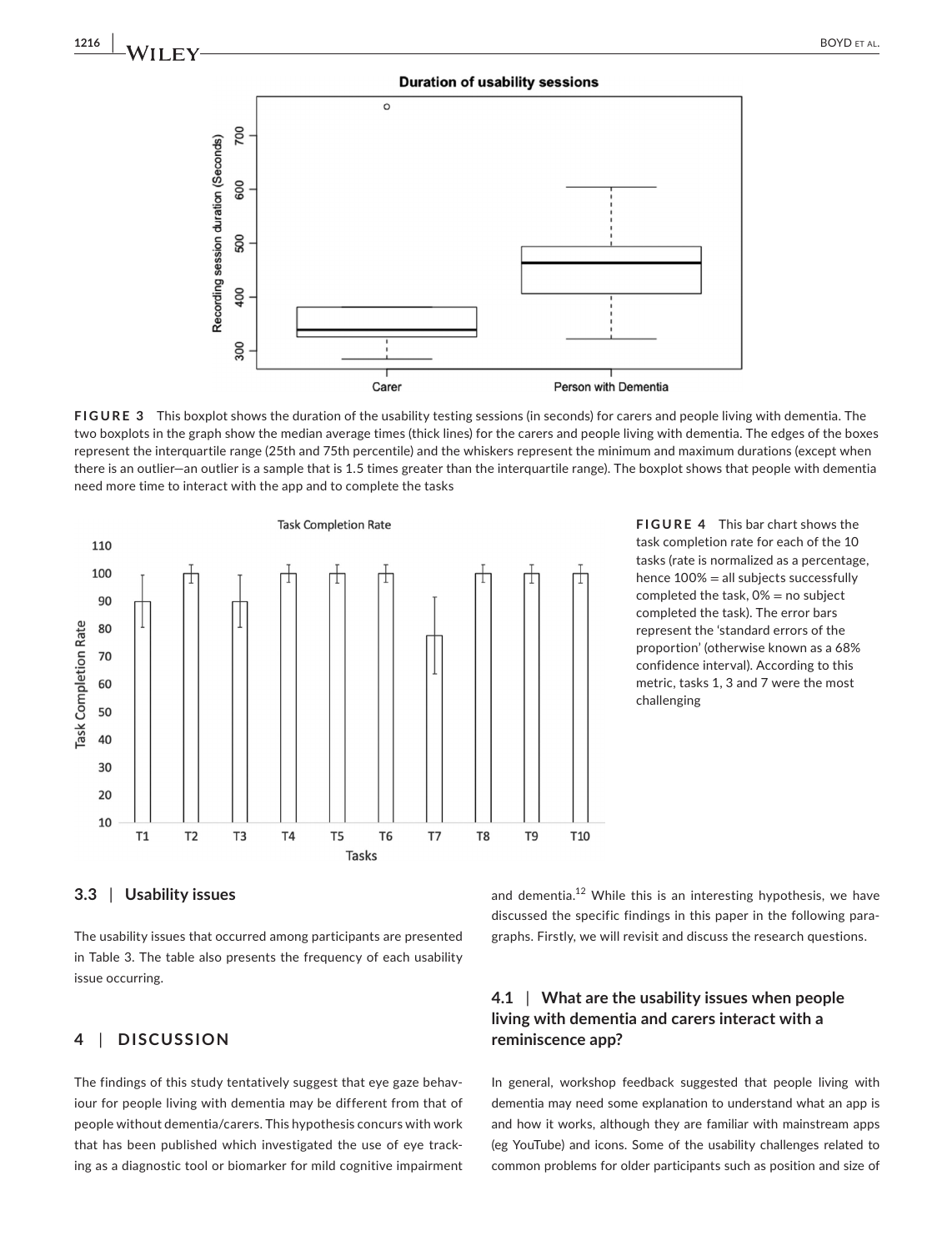**FIGURE 5** This bar chart shows the average number of prompts made by the researcher that subjects needed while doing each of the 10 tasks. The error bars represent the 'standard errors of the mean' (otherwise known as a 68% confidence interval). According to this metric, tasks 1, 3, 4 and 9 were the most challenging













text, icons and colour. Many of the participants had issues surrounding the text and understanding what certain terms meant with reference to the application. For example, when asked to add an album, one participant asked, 'do you mean music?' rather than a digital photo album. This shows that language and particularly copywriting should be considered for the intended users and those of a particular age.<sup>28</sup>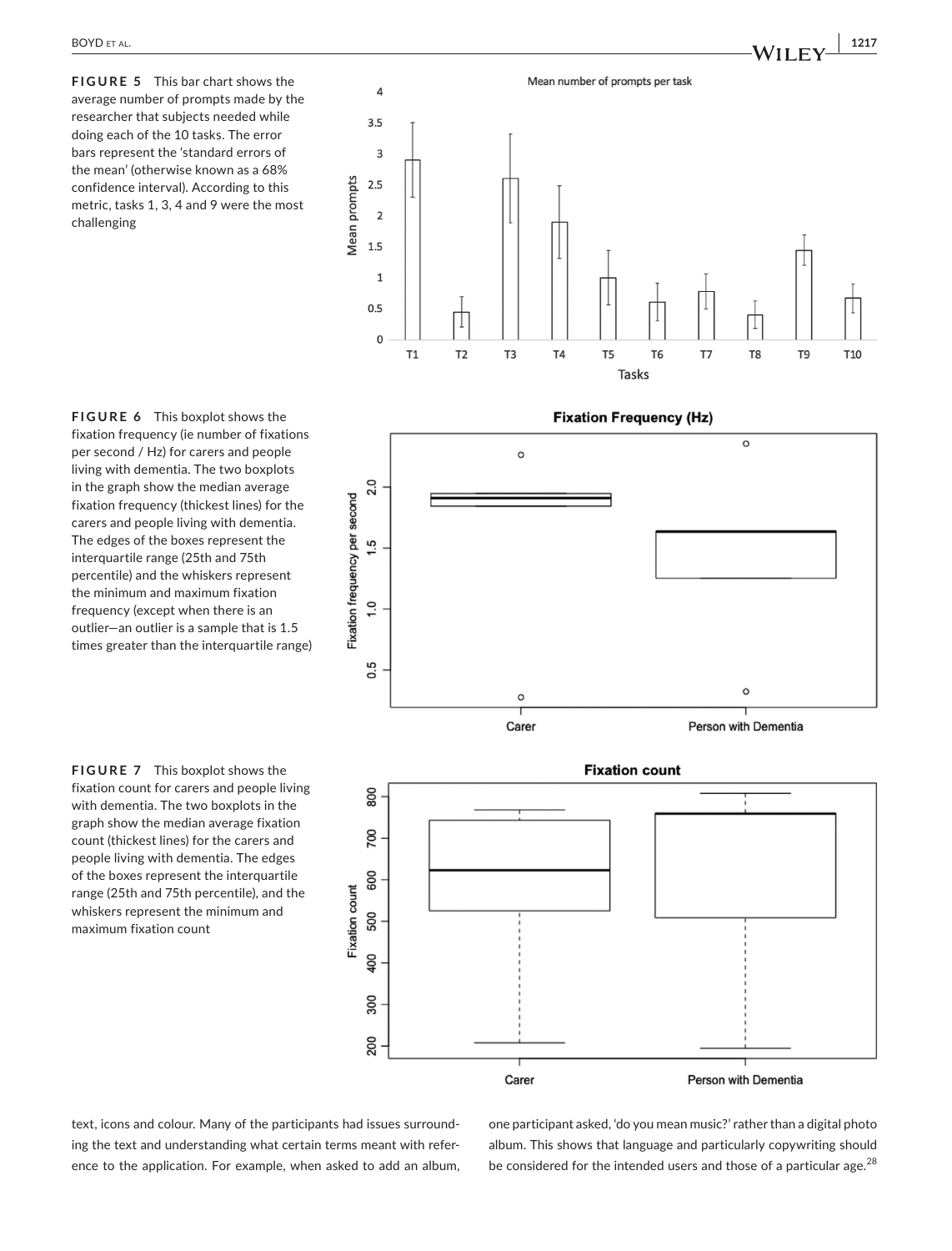

**FIGURE 9** This boxplot shows the saccade frequency for each carer and each person living with dementia. The ten boxplots in the graph show the median average saccade frequency (thickest lines) for each carer and person living with dementia. The edges of the boxes represent the interquartile range (25th and 75th percentile) and the whiskers represent the minimum and maximum saccade frequency (except when there is an outlier—an outlier is a sample that is 1.5 times greater than the interquartile range)

Another issue was that some of the participants with dementia could not identify the call to action buttons or buttons that would lead to completing tasks. Perhaps this was due to 'cognitive hysteresis' (tunnel vision) which can affect some people living with dementia.<sup>29</sup> In order to remedy this issue, the call to actions may need a higher colour contrast and be of an appropriate aesthetic for people living with dementia.30,31

Many issues that were found were not major; however, minor changes to the overall interface could make a big difference to the user experience. In general, it was felt that the input fields needed to be clearer and offer better 'affordance' to indicate that participants were required to input text.

The authors suggest that animation could be used to attract attention to the main call to action buttons which would amplify the visual hierarchy of the interface. This was particularly obvious for the 'next' and 'previous' swipe buttons for navigating through photos as many participants in this cohort did not know the 'swipe gesture' which is an interesting finding. The usability test resulted in many positive findings since most tasks had a high completion rate and

with only a small number of prompts. After participants had used the app to complete the first number of tasks, they quickly adapted to the user flow making many of the subsequent tasks easier. From a user experience perspective, informal feedback from participants after the testing indicated that user satisfaction was positive throughout all participant interactions and the acceptability of the app was high given the high level of engagement by all participants. In order to help with more complex interactions, training may also be an appropriate support for participants.

# **4.2** | **What is the correlation between task completion rates and the frequency of prompting?**

Many of the tasks (see Table 2 for reference) were completed apart from task 1 (90%  $\pm$  9.48), task 3 (90%  $\pm$  9.48) and task 7 (77.78%  $\pm$  13.86). These three tasks require users to interact with buttons (ie adding an album, photo and swiping through photos) which highlight the issues previously discussed.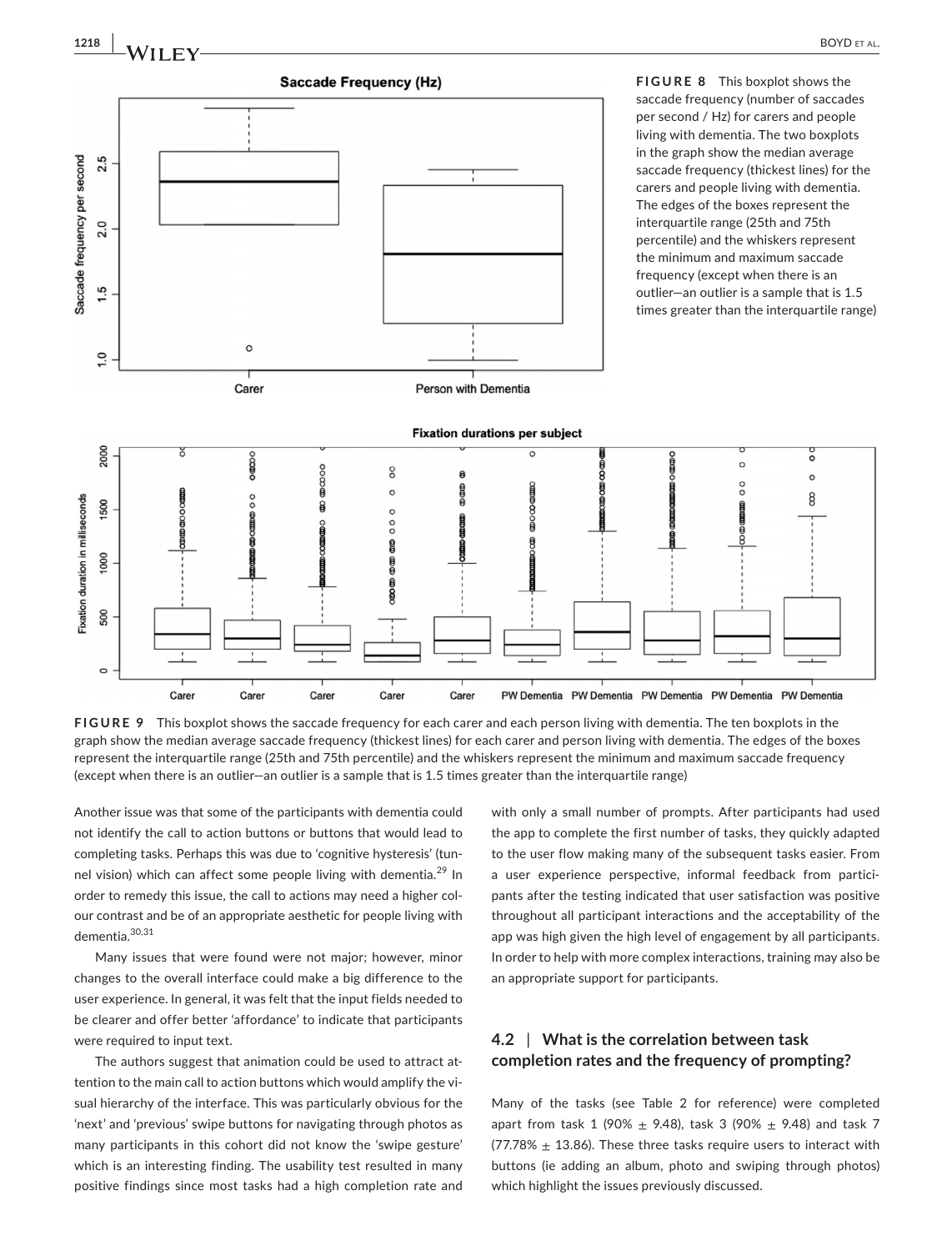| <b>BOYD</b> ET AL. | 1219<br>$\lambda / \mathbf{H}$ $\mathbf{F}$ |  |
|--------------------|---------------------------------------------|--|
|                    |                                             |  |

**TABLE 3** Main usability issues, the frequency they occurred and how they were resolved

| <b>Issue Number</b> | <b>Usability Issue</b>                                                                                                                                                                                    | Frequency      | How it was resolved                                                                                                                                                                 |
|---------------------|-----------------------------------------------------------------------------------------------------------------------------------------------------------------------------------------------------------|----------------|-------------------------------------------------------------------------------------------------------------------------------------------------------------------------------------|
| $\mathbf{1}$        | Limitations of the prototype itself<br>got in the way of the UX for<br>participants                                                                                                                       | 10             | Limitations of<br>prototype<br>application                                                                                                                                          |
| $\overline{2}$      | Participants could not find the<br>'add album' button on the main<br>dashboard and did not know<br>what 'album' meant from the app<br>perspective (perhaps a misplaced<br>mental model)                   | $\overline{7}$ | The wording was<br>changed to create<br>album. To be clearer<br>and more explicit                                                                                                   |
| 3                   | The 'add memories' button was not<br>understood/seen                                                                                                                                                      | 5              | This button was<br>changed to say 'Add<br>Photo, Video, Sound'<br>to be explicitly clear<br>on functionality                                                                        |
| $\overline{4}$      | The participant could not see the<br>'next' and 'previous' buttons that<br>were superimposed on the photos.<br>Participants used the 'Back to<br>albums' button to view the next<br>image in the sequence | 3              | Added more<br>traditional arrows<br>on media to indicate<br>left and right<br>movements. You<br>can now also 'swipe'<br>between media as<br>you would expect on<br>any smart device |

From our results, tasks 1, 3, 4 and 9 needed the greatest number of prompts for them to be completed. Both tasks 4 and 9 achieved 100% completion rates. These tasks involved adding an album, adding a photo, adding a video and adding a note which are perhaps perceived as the most complex tasks on the InspireD app due to the number of steps required. Moreover, while task 7 achieved a lower task completion rate, this task involved fewer prompts. Hence, this suggests that the 'frequency of prompts' is a useful metric which provides additional insight into the usability of an interactive task. Therefore, there is a correlation between task completion rates and the frequency of prompts, the more prompts the better completion rate.

Indeed, prompting provided by a person or a computer can yield a positive user experience by providing context and communication for people living with dementia.<sup>32</sup> Prompting can aid participants based on their cognitive impairment such as memory loss, attention span, reasoning and judgement and complex decision making.

# **4.3** | **What are the differences in usability metrics between metrics acquired from people living with dementia and carers, using a reminiscence app?**

Regular usability metrics normally include success rate, time on task, error rate and the users' subjective satisfaction. We found no differences in task completion rates between the two groups with both groups completing most tasks which is a testament to the usability of the app. There was a difference between the time on task with people living with dementia taking longer to complete tasks when compared to carers. This was shown during the more cognitively

challenging tasks in the test. Due to people living with dementia taking more time to complete tasks, they exhibited more gaze fixations during the test which is understandable given that they took more time; however (see Figure 7), people living with dementia did have a lower number of saccades. This finding builds on the work by Wilcocksin et al $^{33}$  and Molitor $^{34}$  and others who propose eye tracking as a useful diagnostic biomarker in the assessment of dementia.

Future work on the development of the InspireD reminiscence app will focus on completing the build of the app and then releasing this on ORCHA (Organisation of the Review of Care and Health Apps) a health-related app store which reviews the security and safety of health-related apps. It is the research team's intention to run further usability studies on InspireD with the completed application in the future.

# **5** | **CONCLUSION**

The paper reports the findings of a series of co-creation workshops and a usability study on a prototype of the InspireD reminiscence app, designed to support people living with dementia and their carers. While the numbers tested were low, results showed that participants had issues with colour contrast and size of call to action buttons which they could not see. They also had issues with the copywriting highlighting the importance of using language which can be understood by its intended users.

During the data analysis of the usability test, the authors observed that facilitators prompted people living with dementia if they were struggling to complete a task. Some of the most complex tasks like adding a photo required the most prompts, while those tasks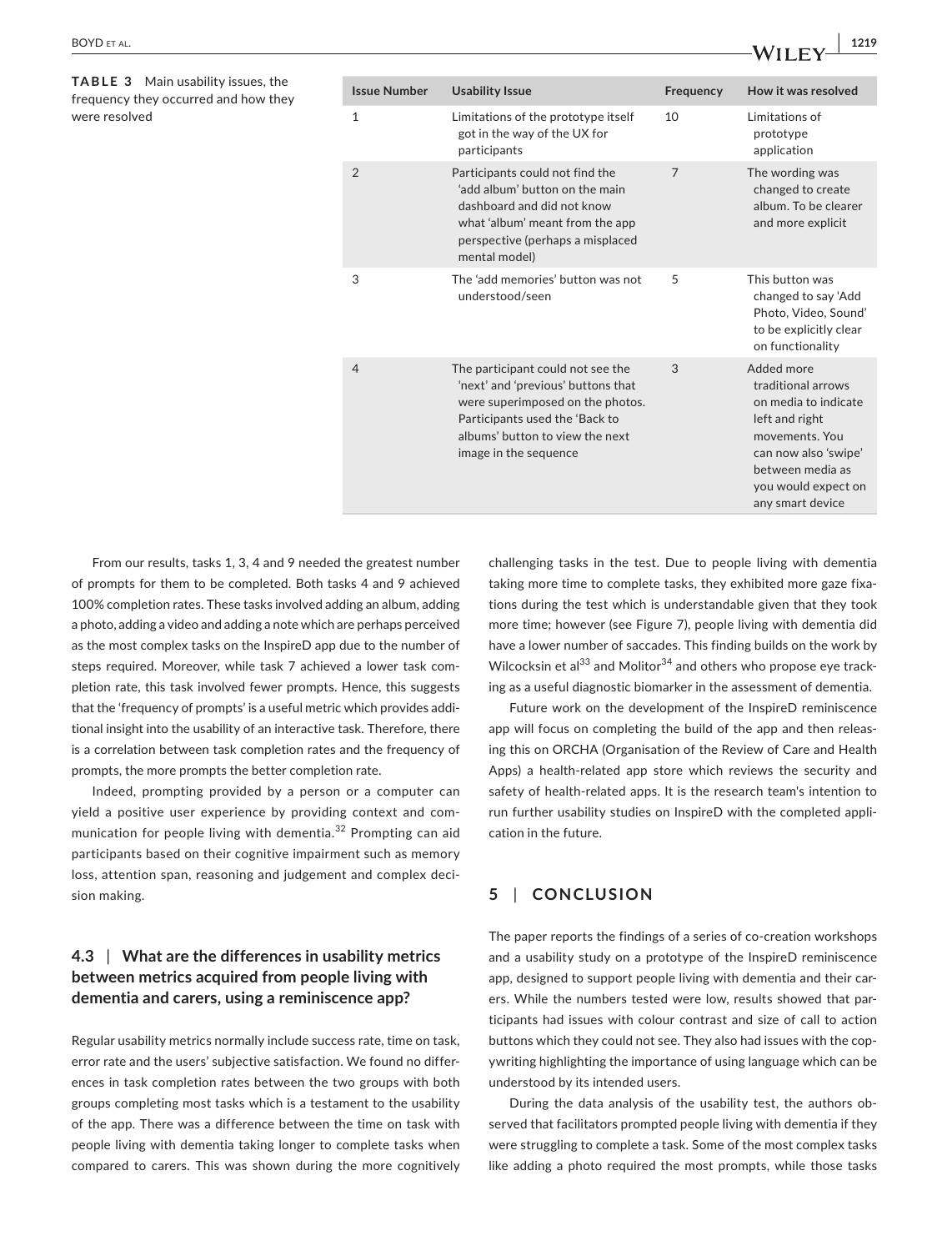with lower completion rates had a fewer number of prompts. This suggests that 'frequency of prompts' could be used as an additional usability metric when studying the usability of interactive tasks with people living with dementia.

The study concluded that people living with dementia and their carers displayed some differences regarding usability metrics. People living with dementia had more gaze fixations given that some tasks took longer to complete but did show a lower number of saccades. This builds on work that supports the use of eye tracking as a diagnostic biomarker in the assessment of dementia.

## **6** | **POLICY AND PRACTICE**

The findings of this study could have an impact on policy and practice for digital health dementia apps in the future. It has shown that eye gaze techniques when modified can be successfully employed to assess usability of apps for use by people living with dementia. This has significant practice and indeed policy implications, given that NHS and NI Dept of Health's PHA have invested in an online dementia app portal ([https://apps4dementia.orcha.](https://apps4dementia.orcha.co.uk/) [co.uk/](https://apps4dementia.orcha.co.uk/)) broadening out to apps for general health [\(https://apps4](https://apps4healthcareni.hscni.net/) [healthcareni.hscni.net/\)](https://apps4healthcareni.hscni.net/).

# **7** | **LIMITATIONS**

It can be argued that having more participants may have added to the quality of data collection. Nevertheless, it was felt that the qualitative findings from the workshop provided a beneficial insight into the co-creation of digital health apps and how to facilitate usability studies for people living with dementia. The facilitator who assisted with the usability study had a strong rapport with the participants, so it was natural to provide prompts. In future usability studies, an alternative may be to limit the prompting by using the echo or boomerang techniques, whereby questions are repeated but in a different tone to avoid prompting.<sup>35</sup> However, prompt frequency was measured and can be used as a usability metric. Furthermore, perhaps this metric would be suitable for usability tests for people living with dementia, or a cognitive impairment.

#### **ACKNOWLEDGEMENTS**

This study was funded by the Northern Ireland Health and Social Care Board through the Dementia eHealth and Data Analytics Pathfinder Programme and the Public Health Agency Research and Development Division (COM/5561/19). The authors would like to thank Dementia NI and its members for their contribution to the cocreation, design and testing of the InspireD app.

#### **AUTHOR CONTRIBUTIONS**

Kyle Boyd reviewed the usability testing recordings, collated the issues found and how to improve them and contributed to the main

content of the paper. Raymond Bond conducted the necessary data analysis of the usability testing results. Assumpta Ryan was present at the workshop sessions and contributed to the write-up. Deborah Goode was present at the workshops and completed the majority of the write up for these. Maurice Mulvenna conducted and overall edited the paper during write-up.

#### **ETHICAL STATEMENT**

Following ethical approval by the university conducting the study, the app was co-designed by people living with dementia in collaboration with the research team and the software company who was commissioned to develop the app. The research team engaged with Dementia NI, a membership organization led by people living with dementia to provide support and to influence policy, practice and service delivery. With the support of Dementia NI, we established a User Development Group and this group joined the research team and the app developers for three workshops to inform the design of the app.

#### **DATA AVAILABILITY STATEMENT**

The data that support the findings of this study are available from the corresponding author upon reasonable request.

## **ORCID**

*Kyle Boyd* <https://orcid.org/0000-0002-5161-4833>

### **REFERENCES**

- 1. Prince M, Comas-Herrera A, Knapp M, Guerchet M, Karagiannidou M. World Alzheimer Report 2016 Improving healthcare for people living with dementia. Coverage, Quality and costs now and in the future. *Alzheimer's Dis Int*. 2016.
- 2. Prince M, Knapp M, Guerchet M, et al. Dementia UK: second edition. *Ann Surg*. 2014.
- 3. Alzheimer's Research UK. Dementia in the Family. The impact on carers. Alzheimer's reserach UK [Internet]. 2015;37. [https://www.](https://www.alzheimersresearchuk.org/about-us/our-influence/policy-work/reports/carers-report/) [alzheimersresearchuk.org/about-us/our-influence/policy-work/](https://www.alzheimersresearchuk.org/about-us/our-influence/policy-work/reports/carers-report/) [reports/carers-report/.](https://www.alzheimersresearchuk.org/about-us/our-influence/policy-work/reports/carers-report/) Accessed January 11, 2021.
- 4. Hung L, Chow B, Shadarevian J, et al. Using touchscreen tablets to support social connections and reduce responsive behaviours among people with dementia in care settings: a scoping review. *Dementia*. 2020. <https://doi.org/10.1177/1471301220922745>
- 5. Astell AJ, Bouranis N, Hoey J, et al. Technology and Dementia: the future is now. *Dement Geriatr Cogn Disord*. 2019;47:131-139.
- 6. Barbosa Neves B, Franz R, Judges R, Beermann C, Baecker R. Can digital technology enhance social connectedness among older adults? A feasibility study. *J Appl Gerontol*. 2019;38(1):49-72.
- 7. Goodall G, Taraldsen K, Serrano JA. The use of technology in creating individualized, meaningful activities for people living with dementia: a systematic review. *Dementia*. 2020;147130122092816.
- 8. Ryan AA, McCauley CO, Laird EA, et al. 'There is still so much inside': The impact of personalised reminiscence, facilitated by a tablet device, on people living with mild to moderate dementia and their family carers. *Dementia*. 2020;19(4):1131-1150.
- 9. Subramaniam P, Woods B. Digital life storybooks for people with dementia living in care homes: an evaluation. *Clin Interv Aging*. 2016;11:1263-1276.
- 10. Samuelsson C, Ekström A. Digital communication support in interaction involving people with dementia. *Logoped Phoniatr Vocol*. 2019;44(1):41-50.